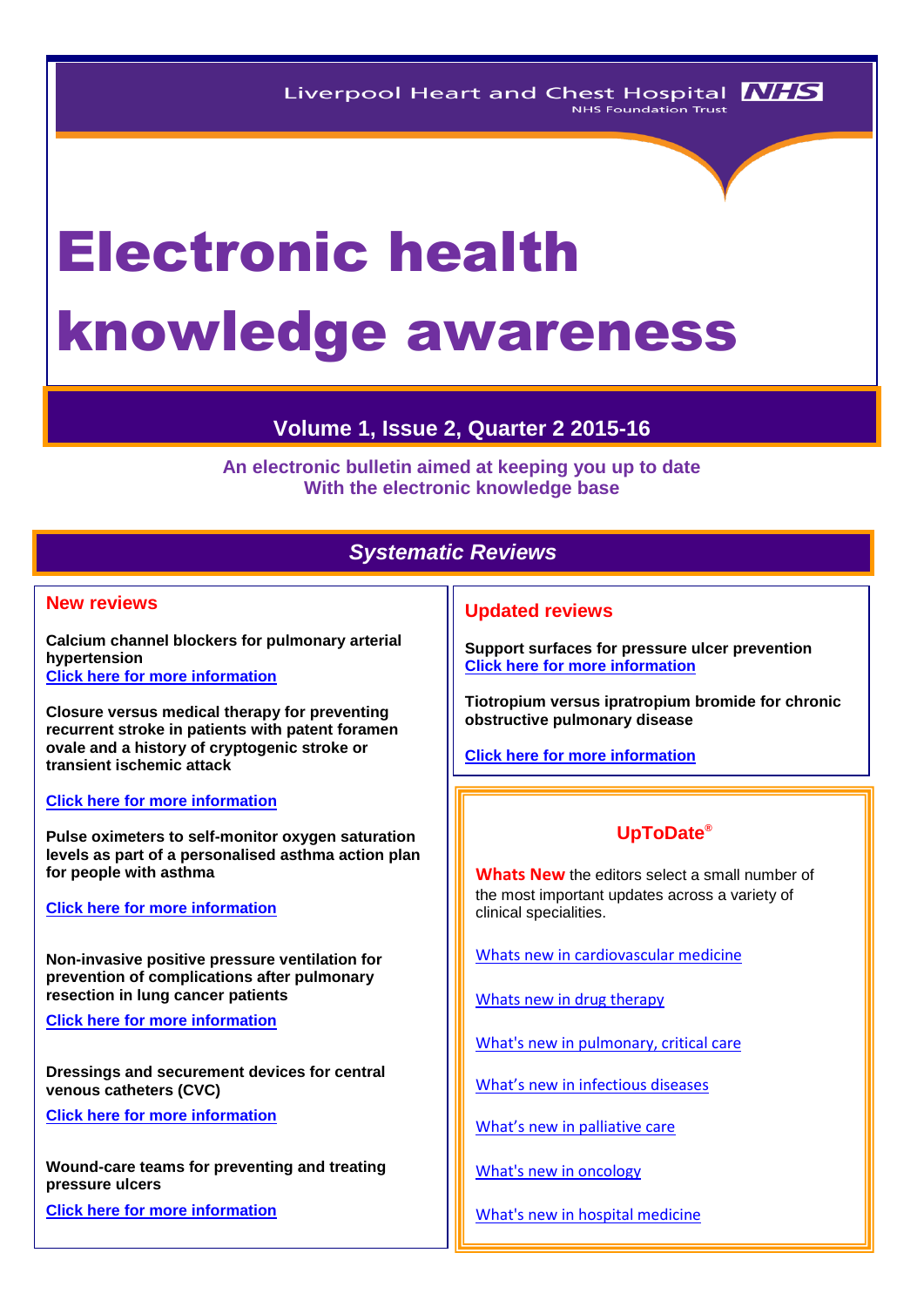# **Volume 1, Issue 2, Quarter 2 2015-16**

# *Top sites to browse*

## *Cardiosource*

## <http://www.cardiosource.com/>

## **Latest in Cardiology**

- **Thrombosis in Bioprosthetic Aortic Valves**
- **Bridging Anticoagulation: Review**
- **Oral Fluoroquinolone and Aortic Dissection and Aortic Aneurysm Risk**

## [Click here for more information](http://www.acc.org/latest-in-cardiology?w_nav=MN)

#### *Chest*

#### <http://www.chestjournal.org/>

**The Impact of Visceral Pleural Invasion in Node-Negative Non-small Cell Lung Cancer:**

#### **[Click here to read article](http://journal.publications.chestnet.org/article.aspx?articleid=2119204)**

#### **CHEST Guidelines**

**Adult Bronchoscopy Training: Current State and Suggestions for the Future: CHEST Expert Panel Report**

#### **[Click here for more information](http://journal.publications.chestnet.org/article.aspx?articleID=2119210)**

## *European Society of Cardiology*

#### [http://www.escardio.org](http://www.escardio.org/Pages/index.aspx)

#### **ESC Guidelines**

**Infective Endocarditis Guidelines on Prevention Diagnosis and Treatment of**

**[Click her for more information](http://www.escardio.org/Guidelines-&-Education/Clinical-Practice-Guidelines/Infective-Endocarditis-Guidelines-on-Prevention-Diagnosis-and-Treatment-of)**

**ESC- [Clinical Practice Guidelines list](http://www.escardio.org/Guidelines-&-Education/Clinical-Practice-Guidelines/ESC-Clinical-Practice-Guidelines-list/listing)**

## *BMJ*

#### [BMJ evidence-centre](http://plus.mcmaster.ca/EvidenceUpdates/Default.aspx)

**BMJ Evidence Updates** alert you of important new research about the diagnosis, treatment, prognosis, aetiology and economics of medical conditions

[Click here to register](http://plus.mcmaster.ca/EvidenceUpdates/Registration.aspx)

### *Heart Online*

#### <http://heart.bmjjournals.com/>

#### **Current issue**

 **Systematic review of percutaneous interventions for malignant pericardial effusion**

#### **Education in Heart**

- **The genetic architecture of non-syndromic thoracic aortic aneurysm**
- **Recurrent syncope: differential diagnosis and management**

### [Click here for more information](http://heart.bmj.com/content/current)

## *Theheart.org*

#### [www.theheart.org](http://www.theheart.org/)

- **Absence of Coronary Calcium Reclassifies Nearly 50% of Statin-Eligible Patients: MESA Analysis**
- **No Benefit From Ischemic Preconditioning at Cardiac Surgery in Two Major Trials**
- **Cancer Itself May Damage the Heart, Before Any Treatment**

#### [Click here for latest news](http://www.medscape.com/cardiology/news)

## *Royal College of Nursing*

#### [http://www.rcn.org.uk](http://www.rcn.org.uk/)

**News from around the UK** [Click here for latest news](http://www.rcn.org.uk/newsevents/news)

## **Clinical Governance e-bulletin**

- **September e-Bulletin focuses on Sepsis**
- **October e-Bulletin focuses on Older People**

[Click here for clinical governance updates](http://www.rcn.org.uk/development/practice/clinical_governance/quality_and_safety_e-bulletin/e-bulletin_archive)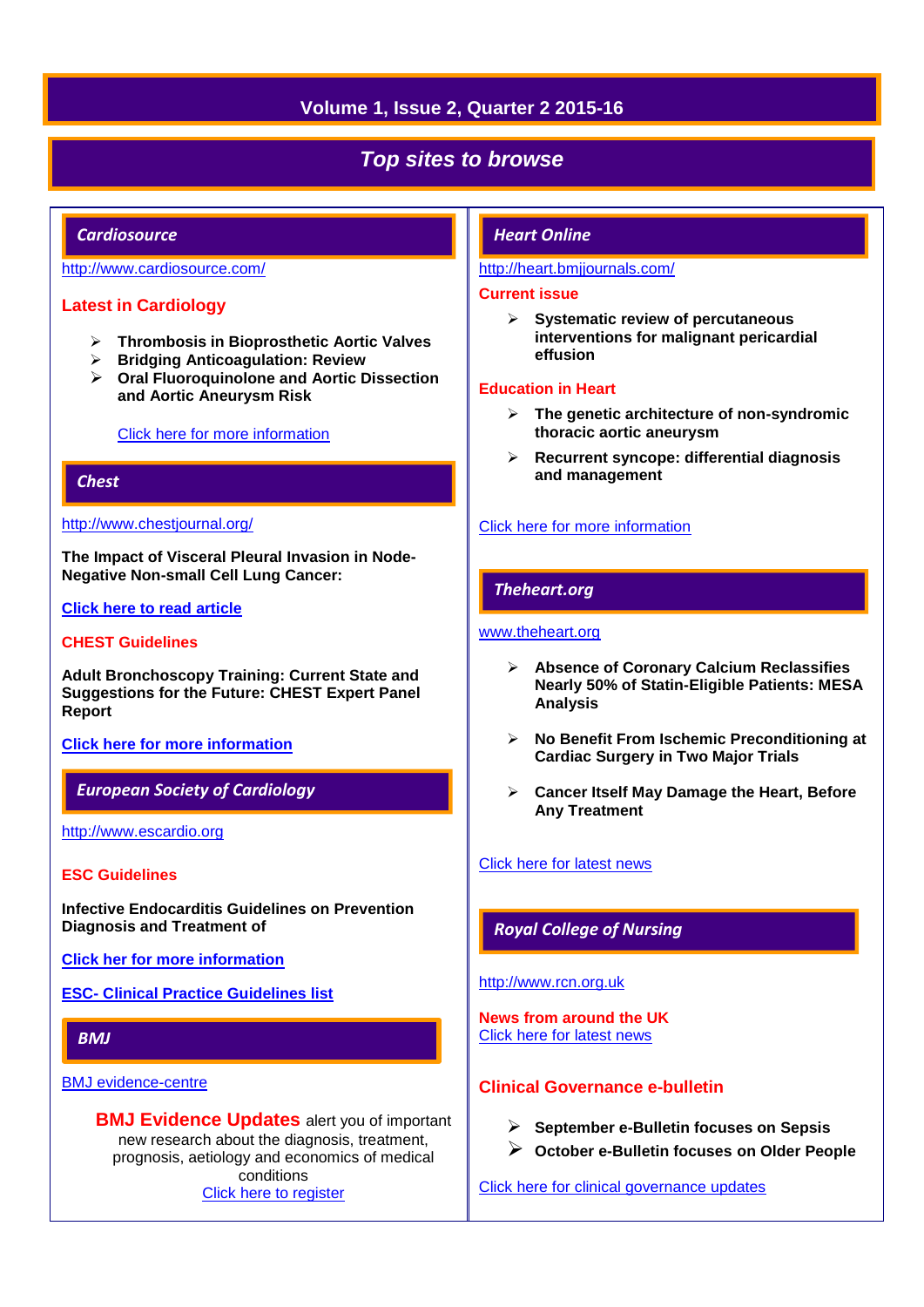## **Volume 1, Issue 2, Quarter 2 2015-16**

# **Latest National Publications / Evidence Based Guidance**

## *NICE*

<http://www.nice.org.uk/>

**NICE Newsletters and Alerts**  [Latest newsletters and alerts](http://www.nice.org.uk/news/nice-newsletters-and-alerts)

**Evidence Services include Evidence search, BNF, BNFC, Clinical Knowledge Summaries, Journals and Databases [Click here for evidence services](https://www.evidence.nhs.uk/)** *(Please speak to Maureen Horrigan, for further information)*

## **Consultations include:**

**Chronic heart failure in adults**

#### [Current consultations](http://www.nice.org.uk/getinvolved/currentniceconsultations/current_nice_consultations.jsp)

## **Latest guidance includes:**

- **NG15: Antimicrobial stewardship: systems and processes for effective antimicrobial medicine use**
- **NG17: Type 1 diabetes in adults: diagnosis and management**
- **NG19: Diabetic foot problems: prevention and management**

#### [Latest guidance](http://guidance.nice.org.uk/Date)

## **NICE Quality Standards:**

- **NQS 100: Cardiovascular risk assessment and lipid modification**
- **NQS 99: Secondary prevention after a myocardial infarction**

[Latest NQS](http://www.nice.org.uk/guidance/qualitystandards/qualitystandards.jsp)

## *British Thoracic Society*

<http://www.brit-thoracic.org.uk/>

**Latest News:** [Click here for news](https://www.brit-thoracic.org.uk/bts-news/)

**Guidelines and Quality Standards:** [Click here for BTS guidelines](https://www.brit-thoracic.org.uk/guidelines-and-quality-standards/) 

## *Society of Cardiothoracic Surgery*

#### <http://scts.org/default.aspx>

**Latest news:** [Click here for more information](http://scts.org/modules/news/)

## *British Cardiac Society*

[http://www.bcs.com](http://www.bcs.com/)

## **Editorials:**

- **Fasting prior to cardiac procedures: are we overdoing it?**
- **Should Oxygen be given to patients with Acute Myocardial Infarction?**
- **Troponin Biomarkers: The benefits of echocardiography in a presumed diagnosis of 'NSTEMI'**

## [Click here for more information](http://www.bcs.com/editorial/editorial.asp)

## *HQIP - Audit*

<http://www.hqip.org.uk/>

**News releases:**

**[Click here for more news releases](http://www.hqip.org.uk/news-releases/)**